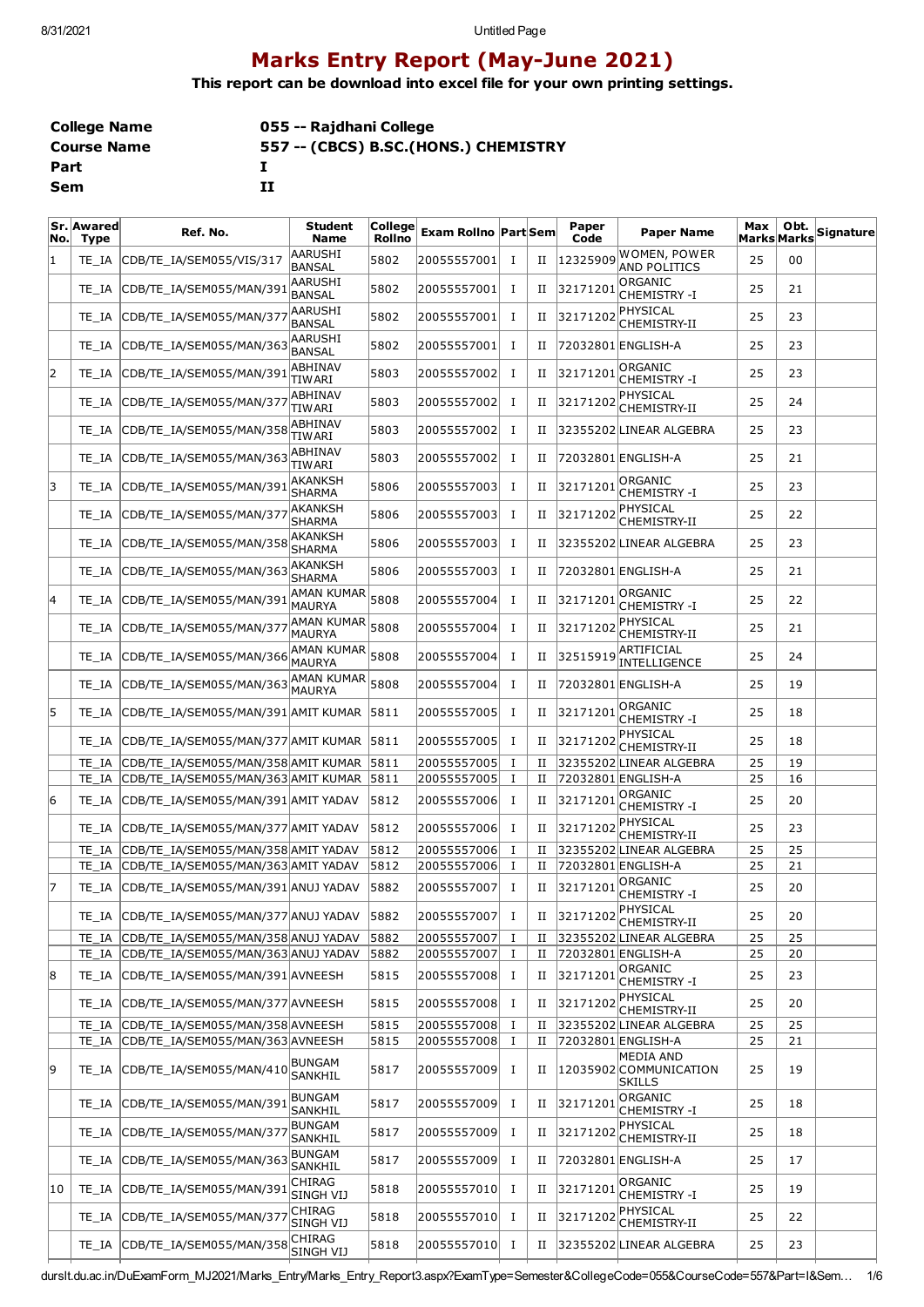| 8/31/2021 |       |                                            |                                |      |             | Untitled Page |             |          |                                          |    |    |  |
|-----------|-------|--------------------------------------------|--------------------------------|------|-------------|---------------|-------------|----------|------------------------------------------|----|----|--|
|           |       | TE_IA CDB/TE_IA/SEM055/MAN/363CHIRAG       | SINGH VIJ                      | 5818 | 20055557010 | Ι.            | п           |          | 72032801 ENGLISH-A                       | 25 | 21 |  |
| 11        | TE IA | CDB/TE IA/SEM055/MAN/39                    | <b>DEEPA</b><br>KUMARI         | 5819 | 20055557011 | Ι.            | п           | 32171201 | ORGANIC<br>CHEMISTRY -I                  | 25 | 23 |  |
|           | TE IA | CDB/TE IA/SEM055/MAN/37                    | <b>DEEPA</b><br>KUMARI         | 5819 | 20055557011 | Ι.            | и           | 32171202 | PHYSICAL<br>CHEMISTRY-II                 | 25 | 21 |  |
|           | TE IA | CDB/TE_IA/SEM055/MAN/358                   | <b>DEEPA</b><br>KUMARI         | 5819 | 20055557011 | Ι.            | н           |          | 32355202 LINEAR ALGEBRA                  | 25 | 23 |  |
|           | TE IA | CDB/TE IA/SEM055/MAN/363                   | <b>DEEPA</b><br>KUMARI         | 5819 | 20055557011 | Ι.            | п           |          | 72032801 ENGLISH-A                       | 25 | 23 |  |
| 12        | TE IA | CDB/TE_IA/SEM055/MAN/39                    | DEEPTI<br>CHAUHAN              | 5820 | 20055557012 | Ι             | н           | 3217120: | ORGANIC<br>CHEMISTRY -I                  | 25 | 22 |  |
|           | TE IA | CDB/TE_IA/SEM055/MAN/37                    | DEEPTI<br><b>CHAUHAN</b>       | 5820 | 20055557012 | Ι.            | н           | 32171202 | PHYSICAL<br>CHEMISTRY-II                 | 25 | 21 |  |
|           | TE IA | CDB/TE_IA/SEM055/MAN/358                   | DEEPTI<br><b>CHAUHAN</b>       | 5820 | 20055557012 | Ι.            | н           |          | 32355202 LINEAR ALGEBRA                  | 25 | 23 |  |
|           | TE IA | CDB/TE_IA/SEM055/MAN/363                   | DEEPTI<br>CHAUHAN              | 5820 | 20055557012 | Ι.            | п           |          | 72032801 ENGLISH-A                       | 25 | 23 |  |
| 13        | TE IA | CDB/TE_IA/SEM055/MAN/404 DIPESH RAI        |                                | 5823 | 20055557013 | Ι.            | и           | 12275201 | INTRODUCTORY<br>MACROECONOMICS           | 25 | 22 |  |
|           | TE IA | CDB/TE_IA/SEM055/MAN/391 DIPESH RAI        |                                | 5823 | 20055557013 | Ι.            | п           | 32171201 | ORGANIC<br>CHEMISTRY -I                  | 25 | 15 |  |
|           | TE IA | CDB/TE_IA/SEM055/MAN/377 DIPESH RAI        |                                | 5823 | 20055557013 | Ι.            | п           | 32171202 | PHYSICAL<br>CHEMISTRY-II                 | 25 | 22 |  |
|           | TE IA | CDB/TE_IA/SEM055/MAN/363 DIPESH RAI        |                                | 5823 | 20055557013 | Ι.            | п           |          | 72032801 ENGLISH-A                       | 25 | 16 |  |
| 14        | TE IA | CDB/TE IA/SEM055/MAN/391                   | GAGAN<br><b>SHARMA</b>         | 5824 | 20055557014 | Ι.            | и           | 32171201 | ORGANIC<br>CHEMISTRY -I                  | 25 | 16 |  |
|           | TE IA | CDB/TE IA/SEM055/MAN/37                    | <b>GAGAN</b><br>SHARMA         | 5824 | 20055557014 | Ι.            | н           | 32171202 | PHYSICAL<br>CHEMISTRY-II                 | 25 | 17 |  |
|           | TE IA | CDB/TE_IA/SEM055/MAN/366                   | GAGAN<br><b>SHARMA</b>         | 5824 | 20055557014 | Ι.            | и           | 32515919 | <b>ARTIFICIAL</b><br><b>INTELLIGENCE</b> | 25 | 11 |  |
|           | TE IA | CDB/TE_IA/SEM055/MAN/363                   | GAGAN<br>SHARMA                | 5824 | 20055557014 | Ι.            | п           |          | 72032801 ENGLISH-A                       | 25 | 19 |  |
| 15        | TE IA | CDB/TE_IA/SEM055/MAN/391                   | HARSHIT<br><b>BHATT</b>        | 5827 | 20055557015 | Ι.            | и           | 32171201 | ORGANIC<br><b>CHEMISTRY -I</b>           | 25 | 23 |  |
|           | TE IA | CDB/TE_IA/SEM055/MAN/37                    | HARSHIT<br><b>BHATT</b>        | 5827 | 20055557015 | Ι.            | н           | 32171202 | PHYSICAL<br>CHEMISTRY-II                 | 25 | 23 |  |
|           | TE IA | CDB/TE_IA/SEM055/MAN/358                   | <b>HARSHIT</b><br><b>BHATT</b> | 5827 | 20055557015 | Ι.            | п           |          | 32355202 LINEAR ALGEBRA                  | 25 | 24 |  |
|           | TE IA | CDB/TE_IA/SEM055/MAN/363                   | HARSHIT<br>BHATT               | 5827 | 20055557015 | Ι.            | п           |          | 72032801 ENGLISH-A                       | 25 | 23 |  |
| 16        | TE IA | CDB/TE IA/SEM055/MAN/391 HONEY             |                                | 5828 | 20055557016 | Ι.            | п           | 32171201 | ORGANIC<br>CHEMISTRY -I                  | 25 | 23 |  |
|           | TE IA | CDB/TE_IA/SEM055/MAN/377 HONEY             |                                | 5828 | 20055557016 | Ι.            | п           | 32171202 | PHYSICAL<br>CHEMISTRY-II                 | 25 | 20 |  |
|           | TE IA | CDB/TE_IA/SEM055/MAN/358 HONEY             |                                | 5828 | 20055557016 | 1             | П           |          | 32355202 LINEAR ALGEBRA                  | 25 | 25 |  |
|           | TE IA | CDB/TE_IA/SEM055/MAN/363 HONEY             |                                | 5828 | 20055557016 | $\bf{I}$      | $_{\rm II}$ |          | 72032801 ENGLISH-A                       | 25 | 20 |  |
| 17        | TE IA | CDB/TE_IA/SEM055/MAN/391 JATIN GUPTA  5829 |                                |      | 20055557019 | Ι.            | и           | 32171201 | ORGANIC<br><b>CHEMISTRY -I</b>           | 25 | 23 |  |
|           | TE IA | CDB/TE IA/SEM055/MAN/377 JATIN GUPTA       |                                | 5829 | 20055557019 | Ι.            | П           | 32171202 | PHYSICAL<br>CHEMISTRY-II                 | 25 | 23 |  |
|           | TE IA | CDB/TE IA/SEM055/MAN/358 JATIN GUPTA       |                                | 5829 | 20055557019 | 1             | и           |          | 32355202 LINEAR ALGEBRA                  | 25 | 22 |  |
|           | TE IA | CDB/TE IA/SEM055/MAN/363 JATIN GUPTA       | KALASH                         | 5829 | 20055557019 | Ι.            | и           |          | 72032801 ENGLISH-A<br>ORGANIC            | 25 | 21 |  |
| 18        | TE IA | CDB/TE_IA/SEM055/MAN/391                   | CHAUHAN<br>KALASH              | 5831 | 20055557020 | Ι             | п           | 32171201 | CHEMISTRY -I<br>PHYSICAL                 | 25 | 23 |  |
|           | TE IA | CDB/TE_IA/SEM055/MAN/37                    | CHAUHAN<br>KALASH              | 5831 | 20055557020 | Ι.            | и           | 32171202 | CHEMISTRY-II                             | 25 | 24 |  |
|           | TE IA | CDB/TE_IA/SEM055/MAN/358                   | CHAUHAN                        | 5831 | 20055557020 | Ι.            | и           |          | 32355202LINEAR ALGEBRA                   | 25 | 24 |  |
|           | TE IA | CDB/TE_IA/SEM055/MAN/363                   | KALASH<br><b>CHAUHAN</b>       | 5831 | 20055557020 | Ι.            | и           |          | 72032801 ENGLISH-A                       | 25 | 23 |  |
| 19        | TE IA | CDB/TE_IA/SEM055/MAN/391 KANISHKA          |                                | 5832 | 20055557021 | Ι.            | и           | 32171201 | ORGANIC<br>CHEMISTRY -I                  | 25 | 22 |  |
|           | TE IA | CDB/TE_IA/SEM055/MAN/377 KANISHKA          |                                | 5832 | 20055557021 | Ι             | и           | 32171202 | PHYSICAL<br>CHEMISTRY-II                 | 25 | 24 |  |
|           | TE IA | CDB/TE_IA/SEM055/MAN/358 KANISHKA          |                                | 5832 | 20055557021 | 1             | П           |          | 32355202LINEAR ALGEBRA                   | 25 | 22 |  |
|           | TE IA | CDB/TE_IA/SEM055/MAN/363 KANISHKA          |                                | 5832 | 20055557021 | Ι.            | H           |          | 72032801 ENGLISH-A                       | 25 | 20 |  |
| 20        | TE IA | CDB/TE_IA/SEM055/MAN/391                   | <b>KARTIK</b><br>PUNDIR        | 5833 | 20055557022 | Ι.            | и           | 32171201 | ORGANIC<br>CHEMISTRY -I                  | 25 | 23 |  |
|           | TE IA | CDB/TE_IA/SEM055/MAN/377                   | <b>KARTIK</b><br><b>PUNDIR</b> | 5833 | 20055557022 | Ι.            | н           | 32171202 | PHYSICAL<br>CHEMISTRY-II                 | 25 | 22 |  |
|           | TE IA | CDB/TE_IA/SEM055/MAN/366                   | <b>KARTIK</b><br>PUNDIR        | 5833 | 20055557022 | 1             | п           | 32515919 | ARTIFICIAL<br>INTELLIGENCE               | 25 | 24 |  |
|           | TE IA | CDB/TE_IA/SEM055/MAN/363                   | <b>KARTIK</b><br><b>PUNDIR</b> | 5833 | 20055557022 | Ι.            | п           |          | 72032801 ENGLISH-A                       | 25 | 22 |  |
| 21        | TE_IA | CDB/TE_IA/SEM055/MAN/391                   | KHUSHI<br><b>GUPTA</b>         | 5835 | 20055557023 | Ι             | п           | 32171201 | ORGANIC<br>CHEMISTRY -I                  | 25 | 20 |  |
|           | TE IA | CDB/TE_IA/SEM055/MAN/37                    | KHUSHI<br><b>GUPTA</b>         | 5835 | 20055557023 | Ι.            | п           | 32171202 | PHYSICAL<br>CHEMISTRY-II                 | 25 | 21 |  |
|           | TE IA | CDB/TE_IA/SEM055/MAN/358                   | KHUSHI<br><b>GUPTA</b>         | 5835 | 20055557023 | Ι.            | п           |          | 32355202 LINEAR ALGEBRA                  | 25 | 24 |  |
|           | TE IA | CDB/TE_IA/SEM055/MAN/363                   | KHUSHI<br><b>GUPTA</b>         | 5835 | 20055557023 | Ι.            | н           |          | 72032801 ENGLISH-A                       | 25 | 20 |  |
| 22        | TE_IA | CDB/TE_IA/SEM055/MAN/391 MD CHAND          |                                | 5839 | 20055557024 | 1             | П           | 32171201 | ORGANIC<br>CHEMISTRY -I                  | 25 | 24 |  |

durslt.du.ac.in/DuExamForm\_MJ2021/Marks\_Entry/Marks\_Entry\_Report3.aspx?ExamType=Semester&CollegeCode=055&CourseCode=557&Part=I&Sem… 2/6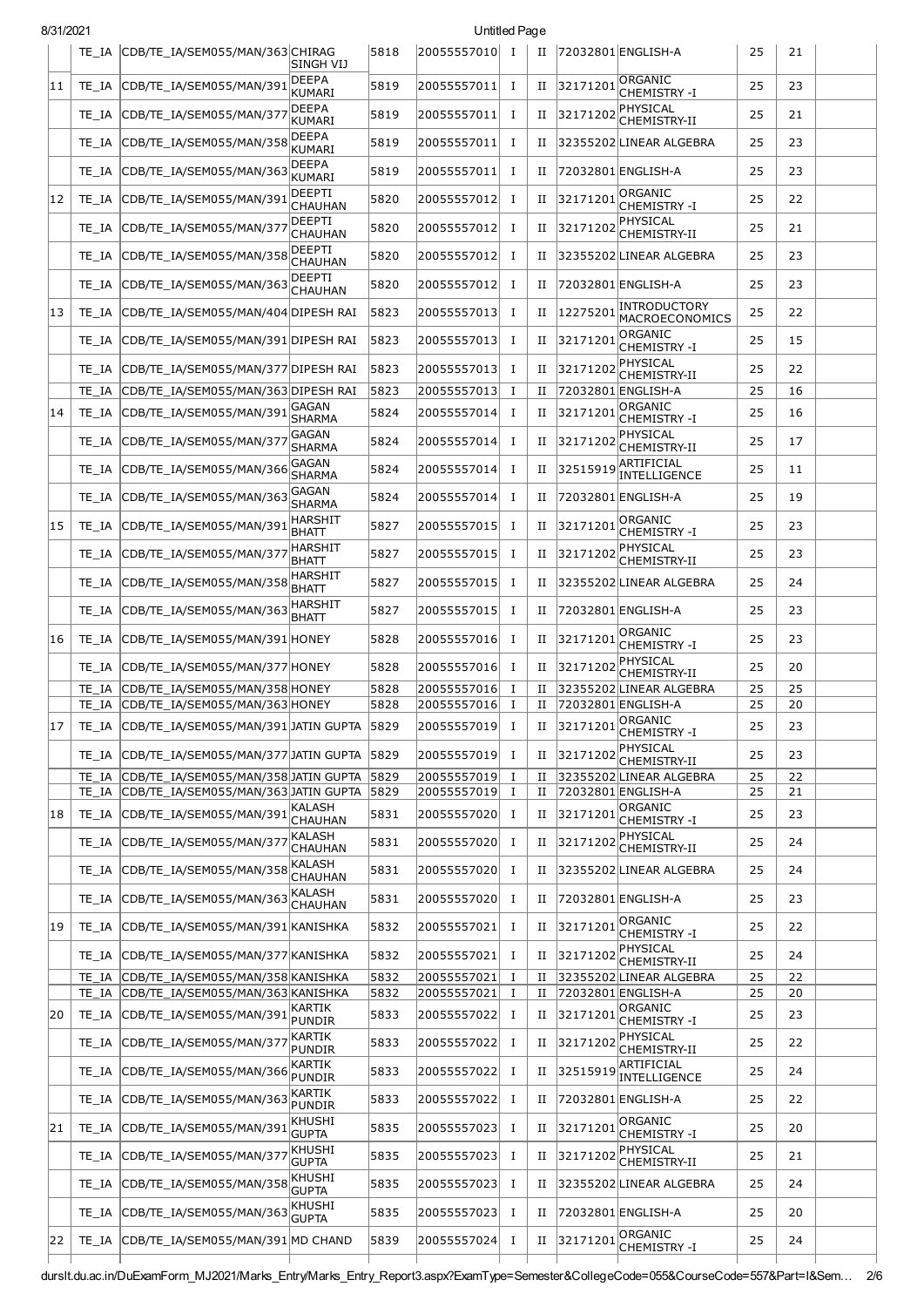| 8/31/2021 |                |                                                               |                                     |              |                            | <b>Untitled Page</b> |        |                   |                                                 |          |          |  |
|-----------|----------------|---------------------------------------------------------------|-------------------------------------|--------------|----------------------------|----------------------|--------|-------------------|-------------------------------------------------|----------|----------|--|
|           | TE IA          | CDB/TE IA/SEM055/MAN/377 MD CHAND                             |                                     | 5839         | 20055557024 I              |                      | П      | 32171202 PHYSICAL | <b>CHEMISTRY-II</b>                             | 25       | 21       |  |
|           | TE IA          | CDB/TE_IA/SEM055/MAN/358 MD CHAND                             |                                     | 5839         | 20055557024                | ┱                    | Ħ      |                   | 32355202 LINEAR ALGEBRA                         | 25       | 22       |  |
| 23        | TE IA<br>TE IA | CDB/TE IA/SEM055/MAN/363 MD CHAND<br>CDB/TE IA/SEM055/MAN/391 | MOHAN                               | 5839<br>5841 | 20055557024<br>20055557025 | Ι.<br>Ι              | П<br>П | 32171201          | 72032801 ENGLISH-A<br>ORGANIC                   | 25<br>25 | 20<br>22 |  |
|           | TE IA          | CDB/TE IA/SEM055/MAN/371                                      | SHARMA<br>MOHAN<br>SHARMA           | 5841         | 20055557025                | Ι.                   | П      | 32171202          | CHEMISTRY -I<br>PHYSICAL<br><b>CHEMISTRY-II</b> | 25       | 21       |  |
|           | TE IA          | CDB/TE_IA/SEM055/MAN/358                                      | MOHAN<br>SHARMA                     | 5841         | 20055557025                | Ι.                   | П      |                   | 32355202 LINEAR ALGEBRA                         | 25       | 24       |  |
|           | TE IA          | CDB/TE IA/SEM055/MAN/363                                      | MOHAN<br>SHARMA                     | 5841         | 20055557025                | Ι.                   | П      |                   | 72032801 ENGLISH-A                              | 25       | 20       |  |
| 24        | TE IA          | CDB/TE IA/SEM055/MAN/391 MOHD.ADIL                            |                                     | 5842         | 20055557026                | Ι.                   | П      | 32171201          | <b>ORGANIC</b><br><b>CHEMISTRY -I</b>           | 25       | 22       |  |
|           | TE IA          | CDB/TE IA/SEM055/MAN/377 MOHD. ADIL                           |                                     | 5842         | 20055557026                | $\mathbf I$          | П      | 32171202          | PHYSICAL<br>CHEMISTRY-II                        | 25       | 22       |  |
|           | TE IA          | CDB/TE IA/SEM055/MAN/366 MOHD. ADIL                           |                                     | 5842         | 20055557026                | Ι.                   | П      | 32515919          | ARTIFICIAL<br>INTELLIGENCE                      | 25       | 24       |  |
|           | TE IA          | CDB/TE IA/SEM055/MAN/363 MOHD. ADIL                           |                                     | 5842         | 20055557026                | <b>I</b>             | П      |                   | 72032801 ENGLISH-A                              | 25       | 21       |  |
| 25        | TE IA          | CDB/TE IA/SEM055/MAN/391                                      | MOHIT                               | 5843         | 20055557027                | Ι.                   | П      | 32171201          | ORGANIC                                         | 25       | 22       |  |
|           | TE IA          | CDB/TE IA/SEM055/MAN/377                                      | <b>SHARMA</b><br>MOHIT              | 5843         | 20055557027                | Ι.                   | П      | 32171202          | <b>CHEMISTRY -I</b><br>PHYSICAL                 | 25       | 21       |  |
|           | TE IA          | CDB/TE IA/SEM055/MAN/358                                      | <b>SHARMA</b><br>MOHIT              | 5843         | 20055557027                | Ι.                   | П      |                   | CHEMISTRY-II<br>32355202 LINEAR ALGEBRA         | 25       | 25       |  |
|           | TE IA          | CDB/TE_IA/SEM055/MAN/363                                      | <b>SHARMA</b><br>MOHIT              | 5843         | 20055557027                | <b>I</b>             | П      |                   | 72032801 ENGLISH-A                              | 25       | 19       |  |
|           |                |                                                               | <b>SHARMA</b><br><b>NAMAN</b>       |              |                            |                      |        |                   |                                                 |          |          |  |
| 26        | TE IA          | CDB/TE_IA/SEM055/VIS/392<br>CDB/TE_IA/SEM055/MAN/391          | SHARMA<br><b>NAMAN</b>              | 5844<br>5844 | 20055557028                | Ι.                   | П      |                   | 22415203 ENTREPRENEURSHIP<br><b>ORGANIC</b>     | 25<br>25 | 20       |  |
|           | TE IA          |                                                               | SHARMA<br><b>NAMAN</b>              |              | 20055557028                | Ι.                   | П      | 32171201          | <b>CHEMISTRY -I</b><br>PHYSICAL                 |          | 22       |  |
|           | TE IA          | CDB/TE IA/SEM055/MAN/377                                      | SHARMA<br><b>NAMAN</b>              | 5844         | 20055557028                | Ι.                   | П      | 32171202          | CHEMISTRY-II                                    | 25       | 20       |  |
|           | TE IA          | CDB/TE IA/SEM055/MAN/363                                      | SHARMA<br><b>NAVEEN</b>             | 5844         | 20055557028                | Ι.                   | П      |                   | 72032801 ENGLISH-A<br> ORGANIC                  | 25       | 22       |  |
| 27        | TE IA          | CDB/TE_IA/SEM055/MAN/391                                      | <b>KUMAR</b><br><b>NAVEEN</b>       | 5888         | 20055557029                | Ι.                   | П      | 3217120:          | <b>CHEMISTRY -I</b><br>PHYSICAL                 | 25       | 21       |  |
|           | TE IA          | CDB/TE IA/SEM055/MAN/37                                       | <b>KUMAR</b><br>NAVEEN              | 5888<br>5888 | 20055557029                | Ι.<br>Ι.             | п<br>и | 3217120           | <b>CHEMISTRY-II</b>                             | 25<br>25 | 20<br>22 |  |
|           | TE IA          | CDB/TE_IA/SEM055/MAN/358                                      | <b>KUMAR</b><br>NAVEEN              |              | 20055557029                |                      |        |                   | 32355202 LINEAR ALGEBRA                         |          |          |  |
|           | TE IA          | CDB/TE_IA/SEM055/MAN/363                                      | <b>KUMAR</b><br>NIKET               | 5888         | 20055557029                | Ι.                   | н      |                   | 72032801 ENGLISH-A<br> ORGANIC                  | 25       | 21       |  |
| 28        | TE IA          | CDB/TE IA/SEM055/MAN/391<br>CDB/TE IA/SEM055/MAN/377          | <b>BISWAKARMA</b><br>NIKET          | 5846<br>5846 | 20055557030<br>20055557030 | Ι.<br>Ι.             | П<br>П | 3217120:          | <b>CHEMISTRY -I</b><br>PHYSICAL                 | 25<br>25 | 21<br>18 |  |
|           | TE IA<br>TE IA | CDB/TE IA/SEM055/MAN/358                                      | <b>BISWAKARMA</b><br> NIKET         |              | 20055557030                | Ι.                   |        | 3217120           | <b>CHEMISTRY-II</b>                             | 25       | 25       |  |
|           | TE IA          | CDB/TE_IA/SEM055/MAN/363                                      | BISWAKARMA <sup>5846</sup><br>NIKET | 5846         | 20055557030                | Ι.                   | П<br>П |                   | 32355202 LINEAR ALGEBRA<br>72032801 ENGLISH-A   | 25       | 22       |  |
| 29        | TE IA          | CDB/TE_IA/SEM055/MAN/391                                      | <b>BISWAKARMA</b><br>NIKHIL         | 5847         | 20055557031                | Ι.                   | П      | 32171201          | ORGANIC                                         | 25       | 20       |  |
|           | TE IA          | CDB/TE IA/SEM055/MAN/377                                      | <b>MISHRA</b><br>NIKHIL             | 5847         | 20055557031                | Ι.                   | П      | 32171202          | <b>CHEMISTRY -I</b><br>PHYSICAL                 | 25       | 19       |  |
|           |                |                                                               | <b>MISHRA</b><br>NIKHIL             |              |                            |                      |        |                   | CHEMISTRY-II                                    |          |          |  |
|           | TE IA          | CDB/TE_IA/SEM055/MAN/358                                      | <b>MISHRA</b><br>NIKHIL             | 5847         | 20055557031                | Ι.                   | П      |                   | 32355202 LINEAR ALGEBRA                         | 25       | 21       |  |
|           | TE IA          | CDB/TE_IA/SEM055/MAN/363                                      | <b>MISHRA</b><br>PRAGYA             | 5847         | 20055557031                | Ι.                   | П      |                   | 72032801 ENGLISH-A<br> ORGANIC                  | 25       | 18       |  |
| 30        | TE IA          | CDB/TE_IA/SEM055/MAN/391                                      | <b>BANSAL</b><br>PRAGYA             | 5852         | 20055557032                | Ι.                   | П      | 32171201          | <b>CHEMISTRY -I</b><br>PHYSICAL                 | 25       | 23       |  |
|           | TE IA          | CDB/TE_IA/SEM055/MAN/377                                      | <b>BANSAL</b><br>PRAGYA             | 5852         | 20055557032                | Ι.                   | П      | 32171202          | CHEMISTRY-II                                    | 25       | 23       |  |
|           | TE IA          | CDB/TE_IA/SEM055/MAN/358                                      | <b>BANSAL</b><br>PRAGYA             | 5852         | 20055557032                | Ι.                   | П      |                   | 32355202 LINEAR ALGEBRA                         | 25       | 25       |  |
|           | TE IA          | CDB/TE_IA/SEM055/MAN/363                                      | <b>BANSAL</b><br>PRIYA              | 5852         | 20055557032                | Ι.                   | П      |                   | 72032801 ENGLISH-A<br>ORGANIC                   | 25       | 22       |  |
| 31        | TE IA          | CDB/TE_IA/SEM055/MAN/391                                      | KUMARI<br>PRIYA                     | 5853         | 20055557033                | Ι.                   | П      | 32171201          | <b>CHEMISTRY -I</b><br>PHYSICAL                 | 25       | 15       |  |
|           | TE IA          | CDB/TE_IA/SEM055/MAN/377                                      | <b>KUMARI</b><br><b>PRIYA</b>       | 5853         | 20055557033                | Ι.                   | П      | 32171202          | CHEMISTRY-II                                    | 25       | 18       |  |
|           | TE IA          | CDB/TE_IA/SEM055/MAN/358                                      | <b>KUMARI</b><br><b>PRIYA</b>       | 5853         | 20055557033                | Ι.                   | П      |                   | 32355202 LINEAR ALGEBRA                         | 25       | AB       |  |
|           | TE IA          | CDB/TE_IA/SEM055/MAN/363                                      | <b>KUMARI</b>                       | 5853         | 20055557033                | Ι.                   | П      |                   | 72032801 ENGLISH-A<br>ORGANIC                   | 25       | 20       |  |
| 32        | TE IA          | CDB/TE_IA/SEM055/MAN/391                                      | PUSHPENDRA 5854<br><b>KISHOR</b>    |              | 20055557034                | Ι.                   | П      | 32171201          | <b>CHEMISTRY -I</b><br>PHYSICAL                 | 25       | 20       |  |
|           | TE IA          | CDB/TE_IA/SEM055/MAN/377                                      | PUSHPENDRA 5854<br><b>KISHOR</b>    |              | 20055557034                | Ι.                   | П      | 32171202          | CHEMISTRY-II                                    | 25       | 20       |  |
|           | TE IA          | CDB/TE_IA/SEM055/MAN/358                                      | PUSHPENDRA 5854<br>KISHOR           |              | 20055557034                | Ι.                   | П      |                   | 32355202 LINEAR ALGEBRA                         | 25       | 22       |  |
|           | TE IA          | CDB/TE_IA/SEM055/MAN/363                                      | PUSHPENDRA<br>KISHOR                | 5854         | 20055557034                | Ι.                   | П      |                   | 72032801 ENGLISH-A                              | 25       | 21       |  |
| 33        | TE IA          | CDB/TE_IA/SEM055/MAN/391 RAHUL                                |                                     | 5855         | 20055557035                | Ι.                   | П      | 32171201          | ORGANIC<br><b>CHEMISTRY -I</b>                  | 25       | 20       |  |
|           | TE IA          | CDB/TE_IA/SEM055/MAN/377 RAHUL                                |                                     | 5855         | 20055557035                | Ι.                   | П      | 32171202 PHYSICAL |                                                 | 25       | 20       |  |

durslt.du.ac.in/DuExamForm\_MJ2021/Marks\_Entry/Marks\_Entry\_Report3.aspx?ExamType=Semester&CollegeCode=055&CourseCode=557&Part=I&Sem… 3/6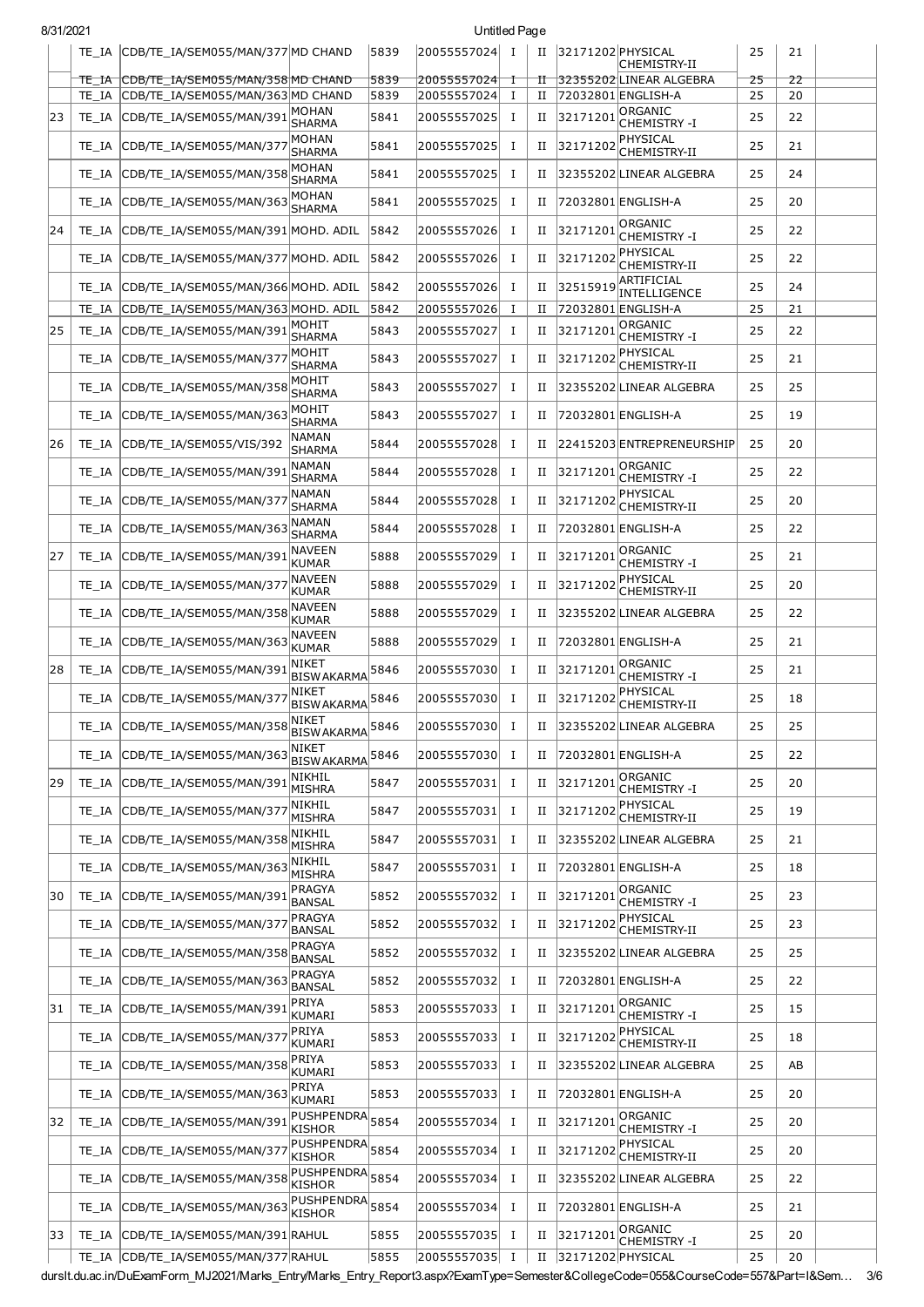## Untitled Page

|    | TE IA | CDB/TE_IA/SEM055/MAN/358 RAHUL                                   |                                       | 5855 | 20055557035                | 1                 | П      |          | <sup>J</sup> CHEMISTRY-II<br>32355202 LINEAR ALGEBRA                 | 25       | 22       |  |
|----|-------|------------------------------------------------------------------|---------------------------------------|------|----------------------------|-------------------|--------|----------|----------------------------------------------------------------------|----------|----------|--|
|    | TE IA | CDB/TE IA/SEM055/MAN/363 RAHUL                                   |                                       | 5855 | 20055557035                | Ι.                | П      |          | 72032801 ENGLISH-A                                                   | 25       | 15       |  |
| 34 | TE IA | CDB/TE_IA/SEM055/MAN/391                                         | RAHUL<br>RANJAN                       | 5856 | 20055557036                | Ι.                | П      | 32171201 | ORGANIC<br><b>CHEMISTRY -I</b>                                       | 25       | 21       |  |
|    | TE IA | CDB/TE IA/SEM055/MAN/37                                          | RAHUL<br>RANJAN                       | 5856 | 20055557036                | Ι.                | П      | 32171202 | PHYSICAL<br>CHEMISTRY-II                                             | 25       | 20       |  |
|    | TE IA | CDB/TE_IA/SEM055/MAN/358                                         | RAHUL<br>RANJAN                       | 5856 | 20055557036                | Ι.                | П      |          | 32355202LINEAR ALGEBRA                                               | 25       | 22       |  |
|    | TE IA | CDB/TE IA/SEM055/MAN/36                                          | RAHUL<br>RANJAN                       | 5856 | 20055557036                | Ι.                | П      |          | 72032801 ENGLISH-A                                                   | 25       | 21       |  |
| 35 | TE IA | CDB/TE IA/SEM055/MAN/391 RAVI KUMAR                              |                                       | 5857 | 20055557037                | Ι.                | П      | 32171201 | ORGANIC<br><b>CHEMISTRY -I</b>                                       | 25       | 20       |  |
|    | TE IA | CDB/TE_IA/SEM055/MAN/377 RAVI KUMAR                              |                                       | 5857 | 20055557037                | Ι.                | П      | 32171202 | PHYSICAL<br>CHEMISTRY-II                                             | 25       | 19       |  |
|    | TE IA | CDB/TE IA/SEM055/MAN/358 RAVI KUMAR                              |                                       | 5857 | 20055557037                | Ι.                | и      |          | 32355202 LINEAR ALGEBRA                                              | 25       | 22       |  |
|    | TE IA | CDB/TE IA/SEM055/MAN/363 RAVI KUMAR                              |                                       | 5857 | 20055557037                | Ι.                | П      |          | 72032801 ENGLISH-A<br>PATKETHA TATHA                                 | 25       | 20       |  |
| 36 | TE IA | CDB/TE_IA/SEM055/VIS/305 Sahil Ansari                            | SAHIL                                 | 5861 | 20055557038                | Ι.                | П      | 12055206 | SANVAD LEKHEN<br>ORGANIC                                             | 25       | 18       |  |
|    | TE IA | CDB/TE IA/SEM055/MAN/391                                         | ANSARI<br>SAHIL                       | 5861 | 20055557038                | Ι.                | П      | 32171201 | <b>CHEMISTRY -I</b><br>PHYSICAL                                      | 25       | 20       |  |
|    | TE IA | CDB/TE_IA/SEM055/MAN/377                                         | ANSARI<br>SAHIL                       | 5861 | 20055557038                | Ι.                | п      | 32171202 | <b>CHEMISTRY-II</b>                                                  | 25       | 20       |  |
|    | TE IA | CDB/TE_IA/SEM055/MAN/363                                         | ANSARI                                | 5861 | 20055557038                | Ι.                | п      |          | 72032801 ENGLISH-A                                                   | 25       | 21       |  |
| 37 | TE IA | CDB/TE IA/SEM055/VIS/317                                         | <b>SANJEEV</b>                        | 5863 | 20055557039                | Ι.                | п      | 12325909 | WOMEN, POWER<br><b>AND POLITICS</b>                                  | 25       | 00       |  |
|    | TE IA | CDB/TE IA/SEM055/MAN/391 SANJEEV                                 |                                       | 5863 | 20055557039                | 1                 | п      | 32171201 | ORGANIC<br><b>CHEMISTRY -I</b>                                       | 25       | 17       |  |
|    | TE IA | CDB/TE IA/SEM055/MAN/377 SANJEEV                                 |                                       | 5863 | 20055557039                | Ι.                | П      | 32171202 | PHYSICAL<br><b>CHEMISTRY-II</b>                                      | 25       | 22       |  |
|    | TE IA | CDB/TE_IA/SEM055/MAN/363 SANJEEV                                 |                                       | 5863 | 20055557039                | 1                 | П      |          | 72032801 ENGLISH-A                                                   | 25       | 20       |  |
| 38 | TE IA | CDB/TE_IA/SEM055/MAN/391                                         | SANYA<br><b>SHRIVASTVA</b>            | 5864 | 20055557040                | Ι.                | П      | 32171201 | ORGANIC<br><b>CHEMISTRY -I</b>                                       | 25       | 23       |  |
|    | TE IA | CDB/TE_IA/SEM055/MAN/371                                         | SANYA<br>SHRIVASTVA                   | 5864 | 20055557040                | 1                 | П      | 32171202 | PHYSICAL<br>CHEMISTRY-II                                             | 25       | 21       |  |
|    | TE IA | CDB/TE_IA/SEM055/MAN/358                                         | SANYA<br>SHRIVASTVA                   | 5864 | 20055557040                | 1                 | П      |          | 32355202LINEAR ALGEBRA                                               | 25       | 24       |  |
|    | TE IA | CDB/TE IA/SEM055/MAN/363                                         | SANYA<br>SHRIVASTVA                   | 5864 | 20055557040                | Ι.                | н      |          | 72032801 ENGLISH-A                                                   | 25       | 20       |  |
| 39 | TE IA | CDB/TE IA/SEM055/MAN/391 SAPNA                                   |                                       | 5865 | 20055557041                | 1                 | п      | 32171201 | ORGANIC<br><b>CHEMISTRY -I</b>                                       | 25       | 22       |  |
|    | TE IA | CDB/TE IA/SEM055/MAN/377 SAPNA                                   |                                       | 5865 | 20055557041                | Ι.                | п      | 32171202 | PHYSICAL<br>CHEMISTRY-II                                             | 25       | 19       |  |
|    | TE IA | CDB/TE_IA/SEM055/MAN/358 SAPNA                                   |                                       | 5865 | 20055557041                | 1                 | п      |          | 32355202 LINEAR ALGEBRA                                              | 25       | 25       |  |
| 40 | TE IA | CDB/TE IA/SEM055/MAN/363 SAPNA<br>TE_IA CDB/TE_IA/SEM055/VIS/315 | Saurav Singh 5887                     | 5865 | 20055557041<br>20055557042 | Ι.<br>$\mathbf I$ | П<br>П |          | 72032801 ENGLISH-A<br><b>GANDHI AND THE</b><br>12325904 CONTEMPORARY | 25<br>25 | 22<br>22 |  |
|    |       |                                                                  | Lodhi<br>SAURAV                       |      |                            |                   |        |          | <b>WORLD</b><br>ORGANIC                                              |          |          |  |
|    | TE IA | CDB/TE_IA/SEM055/MAN/39                                          | SINGH LODHI <sup>5887</sup><br>SAURAV |      | 20055557042                | 1                 | н      | 32171201 | CHEMISTRY -I<br>PHYSICAL                                             | 25       | 15       |  |
|    | TE IA | CDB/TE IA/SEM055/MAN/37                                          | SINGH LODHI <sup>5887</sup><br>SAURAV |      | 20055557042                | 1                 | П      | 32171202 | CHEMISTRY-II                                                         | 25       | 19       |  |
|    | TE IA | CDB/TE_IA/SEM055/MAN/363                                         | SINGH_LODHI <sup>5887</sup><br>SHIVAM |      | 20055557042                | 1                 | П      |          | 72032801 ENGLISH-A<br>ORGANIC                                        | 25       | 18       |  |
| 41 | TE IA | CDB/TE_IA/SEM055/MAN/391                                         | NEHRA<br><b>SHIVAM</b>                | 5867 | 20055557043                | 1                 | П      | 32171201 | <b>CHEMISTRY -I</b><br>PHYSICAL                                      | 25       | 23       |  |
|    | TE IA | CDB/TE_IA/SEM055/MAN/37                                          | NEHRA<br>SHIVAM                       | 5867 | 20055557043                | 1                 | П      | 32171202 | CHEMISTRY-II                                                         | 25       | 19       |  |
|    | TE IA | CDB/TE IA/SEM055/MAN/338                                         | <b>NEHRA</b>                          | 5867 | 20055557043                | 1                 | П      |          | 32225201 MECHANICS                                                   | 25       | 20       |  |
|    | TE IA | CDB/TE_IA/SEM055/MAN/363                                         | SHIVAM<br><b>NEHRA</b>                | 5867 | 20055557043                | 1                 | п      |          | 72032801 ENGLISH-A                                                   | 25       | 21       |  |
| 42 | TE IA | CDB/TE_IA/SEM055/MAN/39.                                         | SHRUTI<br>SAXENA                      | 5869 | 20055557044                | 1                 | п      | 32171201 | ORGANIC<br><b>CHEMISTRY -I</b>                                       | 25       | 24       |  |
|    | TE IA | CDB/TE_IA/SEM055/MAN/37                                          | SHRUTI<br>SAXENA                      | 5869 | 20055557044                | 1                 | п      | 32171202 | PHYSICAL<br><b>CHEMISTRY-II</b>                                      | 25       | 20       |  |
|    | TE IA | CDB/TE_IA/SEM055/MAN/358                                         | SHRUTI<br>SAXENA                      | 5869 | 20055557044                | 1                 | П      |          | 32355202 LINEAR ALGEBRA                                              | 25       | 25       |  |
|    | TE IA | CDB/TE_IA/SEM055/MAN/363                                         | SHRUTI<br>SAXENA                      | 5869 | 20055557044                | 1                 | П      |          | 72032801 ENGLISH-A                                                   | 25       | 20       |  |
| 43 | TE IA | CDB/TE_IA/SEM055/MAN/39:                                         | <b>SUBHASH</b><br><b>AHIRWAR</b>      | 5871 | 20055557045                | Ι.                | П      | 32171201 | ORGANIC<br><b>CHEMISTRY -I</b>                                       | 25       | 15       |  |
|    | TE IA | CDB/TE_IA/SEM055/MAN/37                                          | SUBHASH<br>AHIRW AR                   | 5871 | 20055557045                | Ι.                | П      | 32171202 | PHYSICAL<br><b>CHEMISTRY-II</b>                                      | 25       | 19       |  |
|    | TE IA | CDB/TE_IA/SEM055/MAN/36.                                         | <b>SUBHASH</b><br><b>AHIRWAR</b>      | 5871 | 20055557045                | Ι.                | п      |          | 72032801 ENGLISH-A                                                   | 25       | 15       |  |
| 44 | TE IA | CDB/TE_IA/SEM055/MAN/39                                          | SUNNY<br><b>GUPTA</b>                 | 5872 | 20055557046                | 1                 | П      | 32171201 | ORGANIC<br><b>CHEMISTRY -I</b>                                       | 25       | 24       |  |
|    | TE IA | CDB/TE_IA/SEM055/MAN/37                                          | SUNNY<br><b>GUPTA</b>                 | 5872 | 20055557046                | Ι.                | П      | 32171202 | PHYSICAL<br>CHEMISTRY-II                                             | 25       | 22       |  |
|    | TE_IA | CDB/TE_IA/SEM055/MAN/35                                          | SUNNY<br><b>GUPTA</b>                 | 5872 | 20055557046                | 1                 | н      |          | 32355202 LINEAR ALGEBRA                                              | 25       | 25       |  |
|    | TE_IA | CDB/TE_IA/SEM055/MAN/363                                         | <b>SUNNY</b><br><b>GUPTA</b>          | 5872 | 20055557046                | Ι.                | П      |          | 72032801 ENGLISH-A                                                   | 25       | 21       |  |

durslt.du.ac.in/DuExamForm\_MJ2021/Marks\_Entry/Marks\_Entry\_Report3.aspx?ExamType=Semester&CollegeCode=055&CourseCode=557&Part=I&Sem… 4/6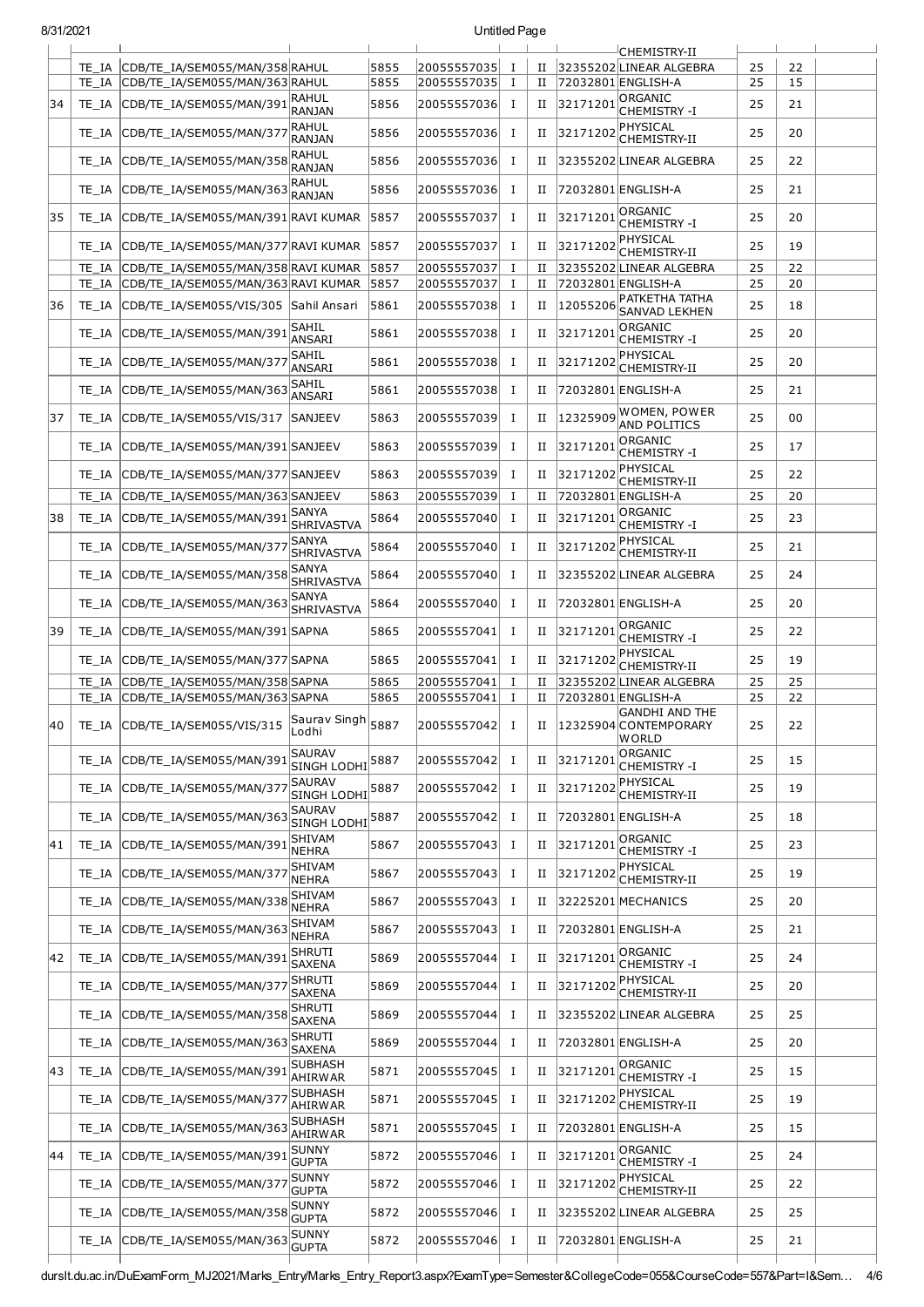| 8/31/2021 |       |                                                                          |                                    |              |                            | Untitled Page  |                      |                     |                                               |          |          |  |
|-----------|-------|--------------------------------------------------------------------------|------------------------------------|--------------|----------------------------|----------------|----------------------|---------------------|-----------------------------------------------|----------|----------|--|
| 45        |       | TE_IA CDB/TE_IA/SEM055/MAN/391 TANNU                                     |                                    | 5874         | 20055557047                | $\bf{I}$       |                      | II 32171201 ORGANIC | <b>CHEMISTRY -I</b>                           | 25       | 23       |  |
|           | TE IA | CDB/TE IA/SEM055/MAN/377 TANNU                                           |                                    | 5874         | 20055557047                | $\bf{I}$       | $_{\rm II}$          | 32171202            | PHYSICAL<br>CHEMISTRY-II                      | 25       | 19       |  |
|           |       | TE_IA CDB/TE_IA/SEM055/MAN/358 TANNU                                     |                                    | 5874         | 20055557047                | 1              | H                    |                     | 32355202LINEAR ALGEBRA                        | 25       | 25       |  |
|           |       | TE IA CDB/TE IA/SEM055/MAN/363 TANNU                                     |                                    | 5874         | 20055557047                | Ι.             | П                    |                     | 72032801 ENGLISH-A<br>ORGANIC                 | 25       | 20       |  |
| 46        | TE IA | CDB/TE_IA/SEM055/MAN/391 TUSHAR                                          |                                    | 5875         | 20055557048                | Ι.             | $_{\rm II}$          | 32171201            | <b>CHEMISTRY -I</b><br>PHYSICAL               | 25       | 22       |  |
|           | TE IA | CDB/TE_IA/SEM055/MAN/377 TUSHAR                                          |                                    | 5875         | 20055557048                | Ι.             | $_{\rm II}$          | 32171202            | CHEMISTRY-II                                  | 25       | 20       |  |
|           | TE IA | CDB/TE_IA/SEM055/MAN/358 TUSHAR<br>TE_IA CDB/TE_IA/SEM055/MAN/363 TUSHAR |                                    | 5875<br>5875 | 20055557048<br>20055557048 | Ι.<br>$\bf{I}$ | П<br>II              |                     | 32355202 LINEAR ALGEBRA<br>72032801 ENGLISH-A | 25<br>25 | 24<br>22 |  |
| 47        | TE IA | CDB/TE IA/SEM055/MAN/391                                                 | TUSHAR                             | 5876         | 20055557049                | Ι.             | П                    | 32171201            | ORGANIC                                       | 25       | 20       |  |
|           | TE IA | CDB/TE_IA/SEM055/MAN/377                                                 | YADAV<br><b>TUSHAR</b>             | 5876         | 20055557049                | $\bf{I}$       | $_{\rm II}$          | 32171202            | <b>CHEMISTRY -I</b><br>PHYSICAL               | 25       | 18       |  |
|           |       |                                                                          | YADAV<br><b>TUSHAR</b>             |              |                            |                |                      |                     | CHEMISTRY-II                                  |          |          |  |
|           | TE IA | CDB/TE_IA/SEM055/MAN/358                                                 | YADAV<br><b>TUSHAR</b>             | 5876         | 20055557049                | $\bf{I}$       | $_{\rm II}$          |                     | 32355202LINEAR ALGEBRA                        | 25       | AB       |  |
|           | TE IA | CDB/TE_IA/SEM055/MAN/363                                                 | YADAV                              | 5876         | 20055557049                | Ι.             | $_{\rm II}$          |                     | 72032801 ENGLISH-A                            | 25       | 19       |  |
| 48        | TE IA | CDB/TE_IA/SEM055/MAN/391                                                 | <b>VIKAS KUMAR</b><br><b>MAHTO</b> | 5878         | 20055557050                | Ι.             | $_{\rm II}$          | 32171201            | ORGANIC<br><b>CHEMISTRY -I</b>                | 25       | 20       |  |
|           | TE IA | CDB/TE_IA/SEM055/MAN/37                                                  | VIKAS KUMAR 5878<br><b>MAHTO</b>   |              | 20055557050                | Ι.             | $_{\rm II}$          | 32171202            | PHYSICAL<br>CHEMISTRY-II                      | 25       | 19       |  |
|           | TE IA | CDB/TE IA/SEM055/MAN/358                                                 | VIKAS KUMAR 5878<br><b>MAHTO</b>   |              | 20055557050                | Ι.             | $_{\rm II}$          |                     | 32355202 LINEAR ALGEBRA                       | 25       | 22       |  |
|           | TE IA | CDB/TE IA/SEM055/MAN/363                                                 | VIKAS KUMAR 5878<br><b>MAHTO</b>   |              | 20055557050                | Ι.             | П                    |                     | 72032801 ENGLISH-A                            | 25       | 22       |  |
| 49        |       | TE_IA CDB/TE_IA/SEM055/MAN/391 KUMAR                                     | <b>YOGESH</b><br><b>MEENA</b>      | 5880         | 20055557051                | Ι.             | $_{\rm II}$          | 32171201            | ORGANIC<br><b>CHEMISTRY -I</b>                | 25       | 18       |  |
|           |       | TE_IA CDB/TE_IA/SEM055/MAN/377 KUMAR                                     | <b>YOGESH</b><br><b>MEENA</b>      | 5880         | 20055557051                | Ι.             | П                    | 32171202            | PHYSICAL<br>CHEMISTRY-II                      | 25       | 19       |  |
|           | TE IA | CDB/TE_IA/SEM055/MAN/358 KUMAR                                           | <b>YOGESH</b><br><b>MEENA</b>      | 5880         | 20055557051                | Ι.             | П                    |                     | 32355202LINEAR ALGEBRA                        | 25       | 24       |  |
|           | TE IA | CDB/TE IA/SEM055/MAN/363 KUMAR                                           | YOGESH<br><b>MEENA</b>             | 5880         | 20055557051                | Ι.             | н                    |                     | 72032801 ENGLISH-A                            | 25       | 21       |  |
| 50        |       | TE IA CDB/TE IA/SEM055/MAN/391 HUSSAIN                                   | <b>ZAKIR</b><br>QUALBI             | 5886         | 20055557052                | Ι.             | $\scriptstyle\rm II$ | 32171201            | ORGANIC<br><b>CHEMISTRY -I</b>                | 25       | 23       |  |
|           | TE IA | CDB/TE IA/SEM055/MAN/377 HUSSAIN                                         | ZAKIR<br>QUALBI                    | 5886         | 20055557052                | 1              | $_{\rm II}$          | 32171202            | PHYSICAL<br>CHEMISTRY-II                      | 25       | 21       |  |
|           |       | TE IA CDB/TE_IA/SEM055/MAN/358 HUSSAIN                                   | <b>ZAKIR</b><br>QUALBI             | 5886         | 20055557052                | Ι.             |                      |                     | II 32355202 LINEAR ALGEBRA                    | 25       | 25       |  |
|           | TE IA | CDB/TE_IA/SEM055/MAN/363 HUSSAIN                                         | ZAKIR<br><b>OUALBI</b>             | 5886         | 20055557052                | Ι.             | П                    |                     | 72032801 ENGLISH-A                            | 25       | 20       |  |
| 51        | TE IA | CDB/TE_IA/SEM055/MAN/391 AARTI                                           |                                    | 5801         | 20055557053                | $\bf{I}$       |                      | II 32171201         | ORGANIC<br><b>CHEMISTRY -I</b>                | 25       | 19       |  |
|           | TE IA | CDB/TE_IA/SEM055/MAN/377 AARTI                                           |                                    | 5801         | 20055557053                | Ι.             | $_{\rm II}$          | 32171202            | PHYSICAL<br>CHEMISTRY-II                      | 25       | 22       |  |
|           |       | TE_IA CDB/TE_IA/SEM055/MAN/358 AARTI                                     |                                    | 5801         | 20055557053                | 1              | П                    |                     | 32355202LINEAR ALGEBRA                        | 25       | 22       |  |
|           |       | TE_IA CDB/TE_IA/SEM055/MAN/363 AARTI                                     | <b>ABHISHEK</b>                    | 5801         | 20055557053                | $\bf{I}$       | II                   |                     | 72032801 ENGLISH-A<br>ORGANIC                 | 25       | 20       |  |
| 52        | TE IA | CDB/TE IA/SEM055/MAN/391                                                 | <b>PATHAK</b>                      | 5804         | 20055557054                | Ι.             | П                    | 32171201            | <b>CHEMISTRY -I</b>                           | 25       | 21       |  |
|           | TE IA | CDB/TE_IA/SEM055/MAN/377                                                 | <b>ABHISHEK</b><br><b>PATHAK</b>   | 5804         | 20055557054                | Ι.             | $_{\rm II}$          | 32171202            | PHYSICAL<br>CHEMISTRY-II                      | 25       | 21       |  |
|           | TE IA | CDB/TE_IA/SEM055/MAN/358                                                 | <b>ABHISHEK</b><br><b>PATHAK</b>   | 5804         | 20055557054                | Ι.             | $_{\rm II}$          |                     | 32355202LINEAR ALGEBRA                        | 25       | 25       |  |
|           |       | TE_IA CDB/TE_IA/SEM055/MAN/363                                           | ABHISHEK<br><b>PATHAK</b>          | 5804         | 20055557054                | $\bf{I}$       | $_{\rm II}$          |                     | 72032801 ENGLISH-A                            | 25       | 23       |  |
| 53        | TE IA | CDB/TE_IA/SEM055/MAN/391                                                 | <b>ADITYA</b><br>MALIK             | 5805         | 20055557055                | $\bf{I}$       | $_{\rm II}$          | 32171201            | ORGANIC<br><b>CHEMISTRY -I</b>                | 25       | 20       |  |
|           | TE IA | CDB/TE_IA/SEM055/MAN/377                                                 | <b>ADITYA</b><br>MALIK             | 5805         | 20055557055                | Ι.             | $_{\rm II}$          | 32171202            | PHYSICAL<br>CHEMISTRY-II                      | 25       | 18       |  |
|           | TE IA | CDB/TE_IA/SEM055/MAN/358                                                 | ADITYA<br>MALIK                    | 5805         | 20055557055                | Ι.             | $\scriptstyle\rm II$ |                     | 32355202 LINEAR ALGEBRA                       | 25       | 22       |  |
|           | TE IA | CDB/TE_IA/SEM055/MAN/363                                                 | ADITYA<br>MALIK                    | 5805         | 20055557055                | Ι.             | $_{\rm II}$          |                     | 72032801 ENGLISH-A                            | 25       | 20       |  |
| 54        | TE IA | CDB/TE IA/SEM055/MAN/391 AMAN VERMA 5807                                 |                                    |              | 20055557056                | Ι.             | $_{\rm II}$          | 32171201            | ORGANIC<br>CHEMISTRY -I                       | 25       | 22       |  |
|           | TE IA | CDB/TE IA/SEM055/MAN/377 AMAN VERMA 5807                                 |                                    |              | 20055557056                | Ι.             | $_{\rm II}$          | 32171202            | PHYSICAL<br>CHEMISTRY-II                      | 25       | 20       |  |
|           |       | TE_IA CDB/TE_IA/SEM055/MAN/358 AMAN VERMA 5807                           |                                    |              | 20055557056                | 1              | H                    |                     | 32355202LINEAR ALGEBRA                        | 25       | 21       |  |
|           |       | TE IA CDB/TE IA/SEM055/MAN/363 AMAN VERMA 5807                           |                                    |              | 20055557056                | Ι              | $_{\rm II}$          |                     | 72032801 ENGLISH-A                            | 25       | 23       |  |
| 55        | TE IA | CDB/TE_IA/SEM055/MAN/391 AMAR SINGH 5810                                 |                                    |              | 20055557057                | Ι.             | $_{\rm II}$          | 32171201            | ORGANIC<br><b>CHEMISTRY -I</b>                | 25       | 22       |  |
|           | TE IA | CDB/TE IA/SEM055/MAN/377 AMAR SINGH 5810                                 |                                    |              | 20055557057                | Ι.             | $_{\rm II}$          | 32171202            | PHYSICAL<br>CHEMISTRY-II                      | 25       | 19       |  |
|           | TE IA | CDB/TE IA/SEM055/MAN/366 AMAR SINGH 5810                                 |                                    |              | 20055557057                | Ι.             | II                   | 32515919            | ARTIFICIAL<br>INTELLIGENCE                    | 25       | 23       |  |

durslt.du.ac.in/DuExamForm\_MJ2021/Marks\_Entry/Marks\_Entry\_Report3.aspx?ExamType=Semester&CollegeCode=055&CourseCode=557&Part=I&Sem… 5/6